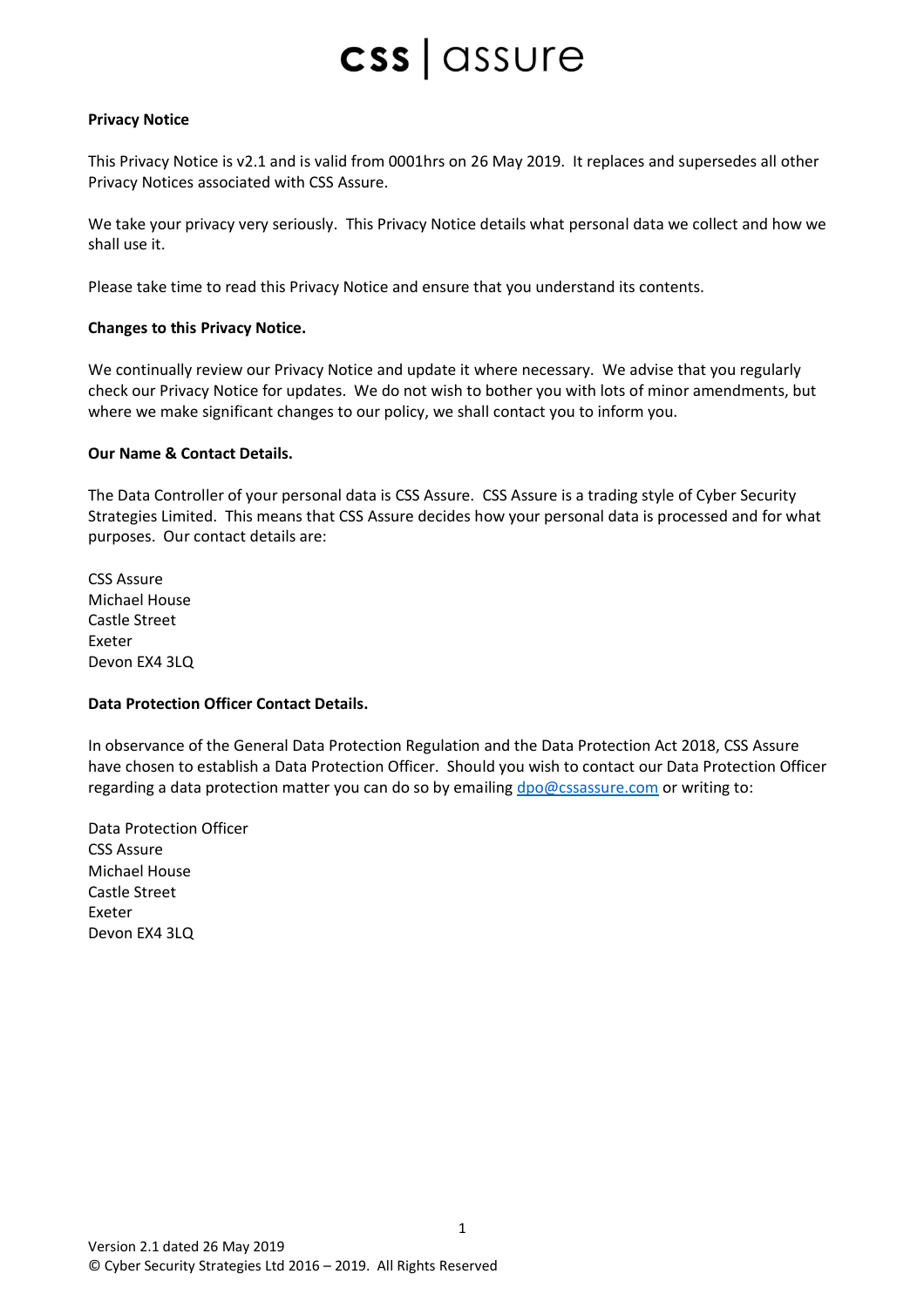### **For what purposes do we process personal data, and what are the lawful basis' by which we process data?**

CSS Assure processes your Personal Data for the following purposes:

| For What Purposes Do We Process Personal Data?                                  | What is the lawful basis' by |
|---------------------------------------------------------------------------------|------------------------------|
| "CSS Assure process your personal data to"                                      | which we process data?       |
| Communicate with clients to fulfil, administer or enforce contractual           | Contract                     |
| obligations via email, telephone, SMS text, postal mail and push notifications; |                              |
| Communicate with customers where we have your consent to do so via email,       | Consent                      |
| telephone, SMS text, postal mail and push notifications;                        |                              |
| Communicate with clients on matters where we have a legal obligation to do      | Legal Obligation             |
| so via email, telephone, SMS text, postal mail and push notifications;          |                              |
| Communicate with clients on matters where we have a legitimate Interest to      | Legitimate Interest          |
| do so (see legitimate interest section below), via email, telephone, SMS text,  |                              |
| postal mail and push notifications;                                             |                              |
| Inform existing clients about CSS Assure's new products and services;           | Legitimate Interest          |
| Request specific consent to share information about specific aligned/similar    | Legitimate Interest          |
| products/services with specific fulfilment partners;                            |                              |
| Broker commercial relationships between database owners with                    | Consent                      |
| aligned/similar product providers or vice-versa;                                |                              |
| Verify the identity of individuals where necessary including for Subject Access | Legitimate Interest          |
| Requests (SAR);                                                                 |                              |
| Fulfil our SAR as a Service (SARaaS) service                                    | Legitimate Interest          |
| Update clients about significant changes to our Privacy Notice via email,       | Legal Obligation             |
| telephone, SMS text, postal mail;                                               |                              |
| Update clients about changes to how we process their personal data and/or       | Legal Obligation             |
| new processing activities via email, telephone, SMS text, postal mail;          |                              |
| Gather feedback for service and product improvement via email, telephone,       | Legitimate Interest          |
| SMS text, postal mail;                                                          |                              |
| Share testimonials, case studies and feedback on CSS Assure on website and      | Consent                      |
| future marketing;                                                               |                              |
| Resolve complaints and/or disputes;                                             | Legitimate Interest          |
| Request continuation of Consent prior to consent expiry;                        | Consent                      |
| Collect payments or arrears should we have the need to do so;                   | Legitimate Interest          |
| Protect our organisation, staff, associates, suppliers, partners and clients;   | Legitimate Interest          |
| Prevent, detect and investigate fraud;                                          | Legal Obligation             |
| Prevent, detect and investigate crime;                                          | Legal Obligation             |
| Comply with the law;                                                            | Legal obligation             |
| Fulfil our statutory or regulatory obligations;                                 | Legal obligation             |
| Maintain our own accounts and records;                                          | Legal obligation             |
| For reporting, analytics and product/service improvement (including training);  | Legitimate Interest          |
| Improve and maintain data accuracy or completeness;                             | Legitimate Interest          |
| Track your email engagement;                                                    | Legitimate Interest          |
| Personalise your online experience;                                             | Legitimate Interest          |
| Conduct market research.                                                        | Legitimate Interest          |

2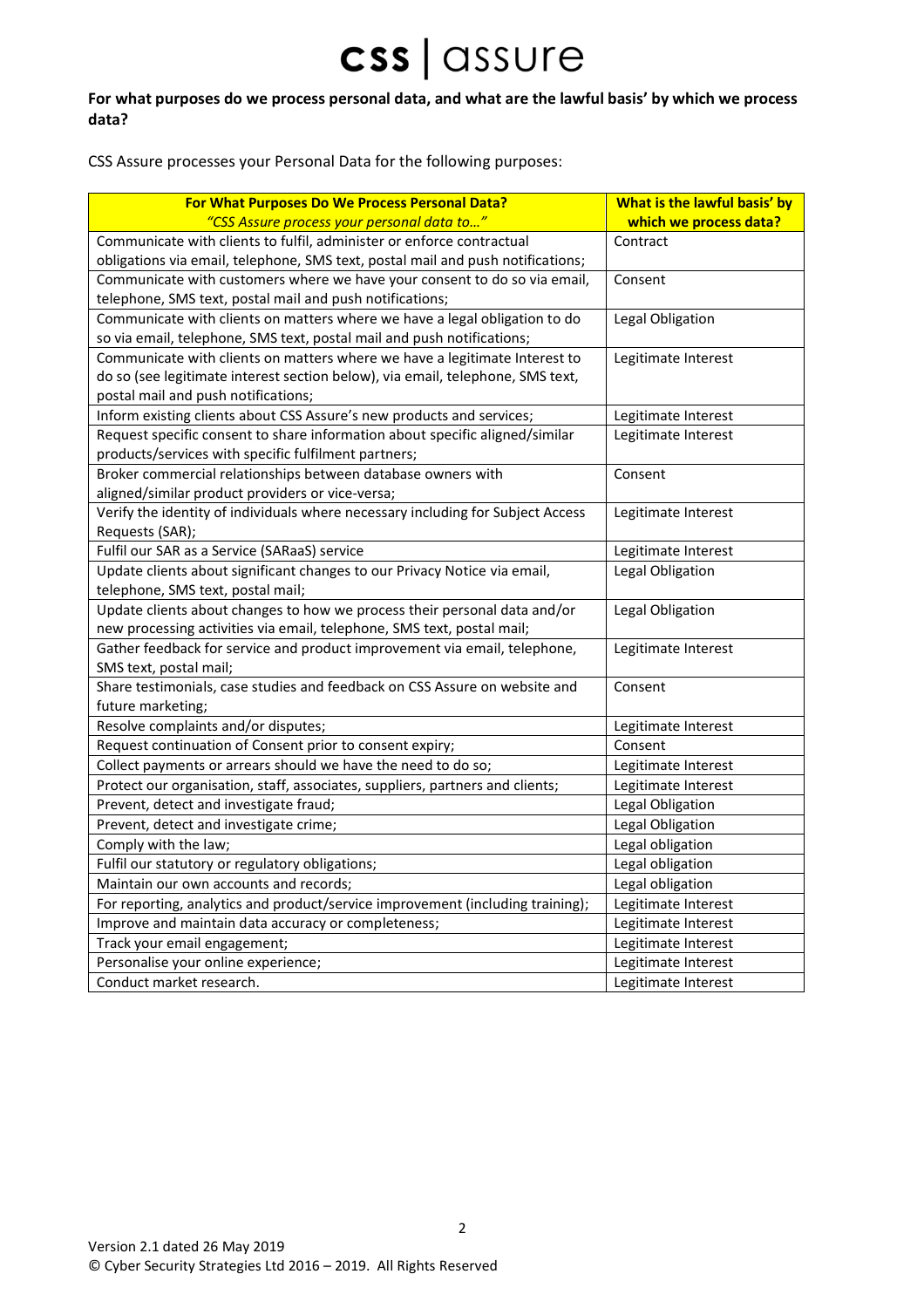### **What are our legitimate interests for processing your data?**

Where we have used legitimate interest as the lawful basis for processing your personal data, we may use your personal data to:

- Direct market products and services to you via post, emails, telephone, SMS text and push notifications where they are similar/aligned to our current products and services;
- Maintain our own accounts and records, including recording any contact we have with you via post, emails, telephone, SMS text and push notifications;
- Prevent, detect and investigate fraud;
- Prevent, detect and investigate crime;
- Fulfil our statutory or regulatory obligations;
- Reporting, analytics and product/service improvement, (including internal training);
- Resolve complaints and/or disputes;
- Improve data accuracy or completeness;
- Track your email engagement;
- Personalise your online experience. This could include customising the content and/or layout of our pages for individual users, for both visitors and contributors;
- Conduct market research. Including research on the demographics, interests and behaviour of our customers in order to help us gain a better understanding of different audiences and enable us to improve our service. This research may be carried out internally by our employees or we may ask another company to do this work for us. Data will be anonymised to protect your data rights for research purposes.
- Verify staff suitability and experience for employment.
- Verify eligibility to work in the UK.

### **Sharing your personal data**

CSS Assure may choose to share your personal data internally and/or share/sell your personal data externally to the business. Where we choose to share/sell your information, we shall do so for the following reasons:

- Where we have your "Consent" to do so. Where we process your data under the consent lawful basis you have the right to withdraw consent. Please refer to "Your Right to Withdraw Consent" section below;
- Where necessary to fulfil the services and/or products we are "Contracted" to provide to you;
- Where we have a "Legal Obligation" and are required by law and to law enforcement agencies, judicial bodies, government entities, tax authorities or regulating bodies around the world, this includes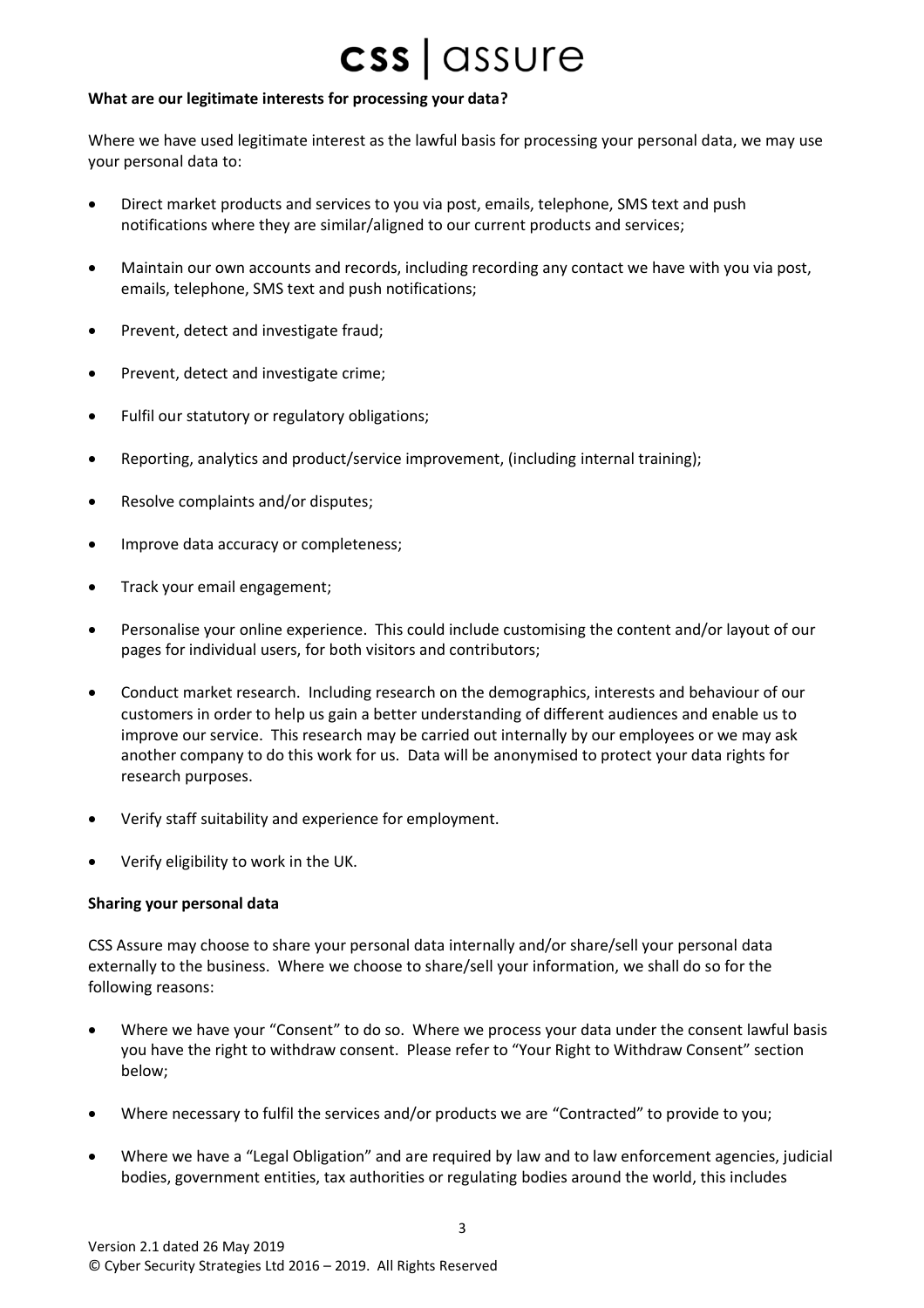communicating with you to update you about our privacy notice and changes to how we process your personal data;

- Where we have "Legitimate Interest" to do so, including;
	- o For the purposes listed in the "What are our legitimate interests for processing your data?" section above.
	- $\circ$  For reporting, analytics and service improvement purposes across our trading styles and/or within any future group construct should CSS Assure establish or become part of a group.
	- o Where one of our registered trading styles and/or current associated businesses provides a product or service similar/aligned with our organisation's aim to help clients maximise the potential of their data in a fair, lawful and transparent manner that we do not currently provide ourselves. Presently these include:
		- Churchill Sloan Ltd;
		- White Collar Management Ltd;
		- Red Star Financial Management Ltd;
		- Lead the Way (UK) Ltd.
	- $\circ$  Where an external 3<sup>rd</sup> Party, with whom we are yet to have a relationship, provides a product or service that we do not currently provide ourselves, and which we reasonably believe would be of benefit to you and you would reasonably expect to receive and is similar/aligned to our organisation. In this case we would contact you using Legitimate Interest to request specific Consent to share your personal.
	- o Where we believe it is necessary to protect or defend our rights, property or the personal safety of our people or visitors to our premises or websites;
	- $\circ$  Where required for a proposed sale; reorganisation; transfer; financial arrangement; asset disposal; or any other transaction relating to our business and/or assets held by our organisation.
	- $\circ$  Where we outsource support functions of our organisations to trusted partners. The categories of these recipients include:

| <b>Categories</b>              | Who do we use                | <b>Link to their Privacy Notice</b>               |
|--------------------------------|------------------------------|---------------------------------------------------|
| Payment service                | <b>Stripe</b>                | https://stripe.com/gb/privacy                     |
| providers                      |                              |                                                   |
| Order fulfilment service       | <b>Woo Commerce</b>          | https://automattic.com/privacy/                   |
| providers                      |                              |                                                   |
| Website chat support           | <b>Drift</b>                 | https://www.drift.com/privacy-policy/             |
| providers                      |                              |                                                   |
| Web analytics service          | <b>Google Analytics</b>      | https://policies.google.com/technologies/partner- |
| providers                      |                              | sites?hl=en-US                                    |
| Social Media Provider          | LinkedIn                     | https://www.linkedin.com/legal/privacy-policy     |
|                                | Facebook                     | https://en-gb.facebook.com/privacy/explanation    |
|                                | <b>Twitter</b>               | https://twitter.com/en/privacy                    |
|                                | Instagram                    | https://help.instagram.com/519522125107875        |
| <b>Customer Relationship</b>   | <b>PipeDrive</b>             | https://www.pipedrive.com/en/privacy              |
| Management System              |                              |                                                   |
| Legal support providers;       | <b>Tozers Solicitors LLP</b> | https://www.tozers.co.uk/privacy/                 |
| Cookie Provider                | Cookiebot                    | https://www.cookiebot.com/en/privacy-policy/      |
| <b>Associate Time Tracking</b> | <b>Harvest</b>               | https://www.getharvest.com/privacy-policy         |
| Service                        |                              |                                                   |

4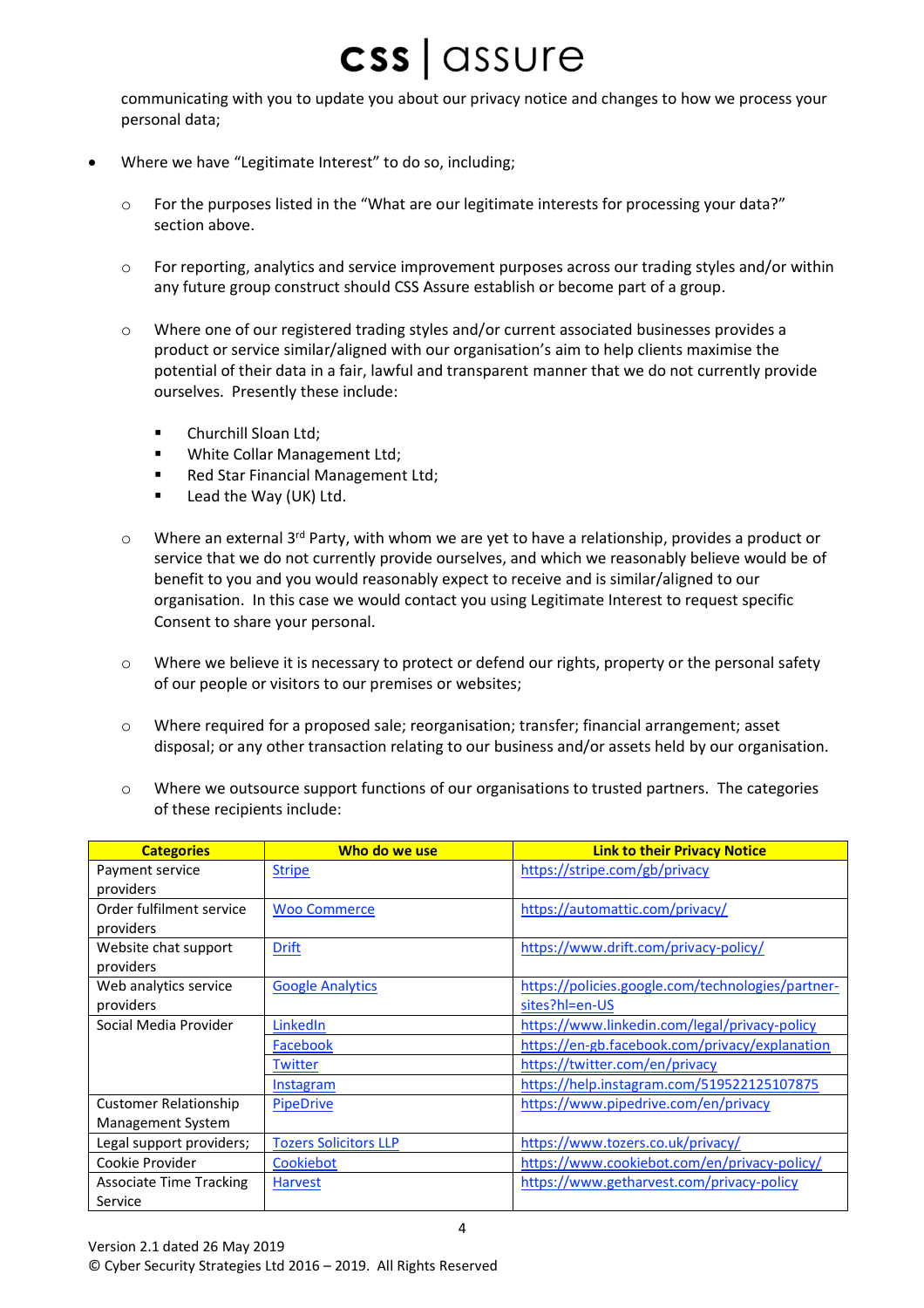| <b>Categories</b>         | Who do we use                     | <b>Link to their Privacy Notice</b>          |
|---------------------------|-----------------------------------|----------------------------------------------|
| Human resources           | <b>Trust Mr Finch</b>             | https://www.trustmrfinch.com/privacy-policy/ |
| support providers (staff  |                                   |                                              |
| only);                    |                                   |                                              |
| Data Accuracy Support     | <b>UK Search</b>                  | <b>TBC</b>                                   |
| Provider                  |                                   |                                              |
| Debt collection support   | <b>UK Search</b>                  | <b>TBC</b>                                   |
| providers;                |                                   |                                              |
| <b>Medical and health</b> | <b>TBC</b>                        | <b>TBC</b>                                   |
| providers (staff only);   |                                   |                                              |
| IT support providers;     | Not presently used; although, we  | N/A                                          |
|                           | may choose to do so in the future |                                              |
| Mail support providers    | Not presently used; although, we  | N/A                                          |
|                           | may choose to do so in the future |                                              |
| Call centre support       | Not presently used; although, we  | N/A                                          |
| providers;                | may choose to do so in the future |                                              |
| Feedback/review service   | Not presently used; although, we  | N/A                                          |
| providers;                | may choose to do so in the future |                                              |
| Research agencies;        | Not presently used; although, we  | N/A                                          |
|                           | may choose to do so in the future |                                              |
| Auditing firms;           | Not presently used; although, we  | N/A                                          |
|                           | may choose to do so in the future |                                              |
| Credit reference          | Not presently used; although, we  | N/A                                          |
| agencies;                 | may choose to do so in the future |                                              |
| Fraud protection          | Not presently used; although, we  | N/A                                          |
| agencies;                 | may choose to do so in the future |                                              |
| Travel management         | Not presently used; although, we  | N/A                                          |
| support providers (staff  | may choose to do so in the future |                                              |
| only);                    |                                   |                                              |
| Training and learning     | Not presently used; although, we  | N/A                                          |
| providers (staff only);   | may choose to do so in the future |                                              |
| Perk providers (staff     | Not presently used; although, we  | N/A                                          |
| only)                     | may choose to do so in the future |                                              |

Where we choose and/or have your permission to share/sell your personal data with  $3^{rd}$  Parties we will, where appropriate, ensure that they have signed a contract that requires them to:

- Abide by the requirements of all relevant data protection and privacy legislation;
- Treat your information as carefully as we would;
- Only use the information for the purposes it was supplied (and not for their own purposes or the purposes of any other organisation); and
- Allow us to carry out checks to ensure they are doing all these things.

### **International Personal Data Transfer – Countries & Organisations.**

CSS Assure does transfer personal data to any countries outside of the UK. These countries include Isle of Man, France, Spain, Macedonia and South Africa.

The Isle of Man, France and Spain are covered by the GDPR. Macedonia and South Africa do not currently have an EU or UK Adequacy Agreement. CSS Assure has put in place an ICO endorsed Safeguard contract with the Data Controller or Data Processor within the Country which contractually obliges them to protect your information to the same standard required by the General Data Protection Regulation.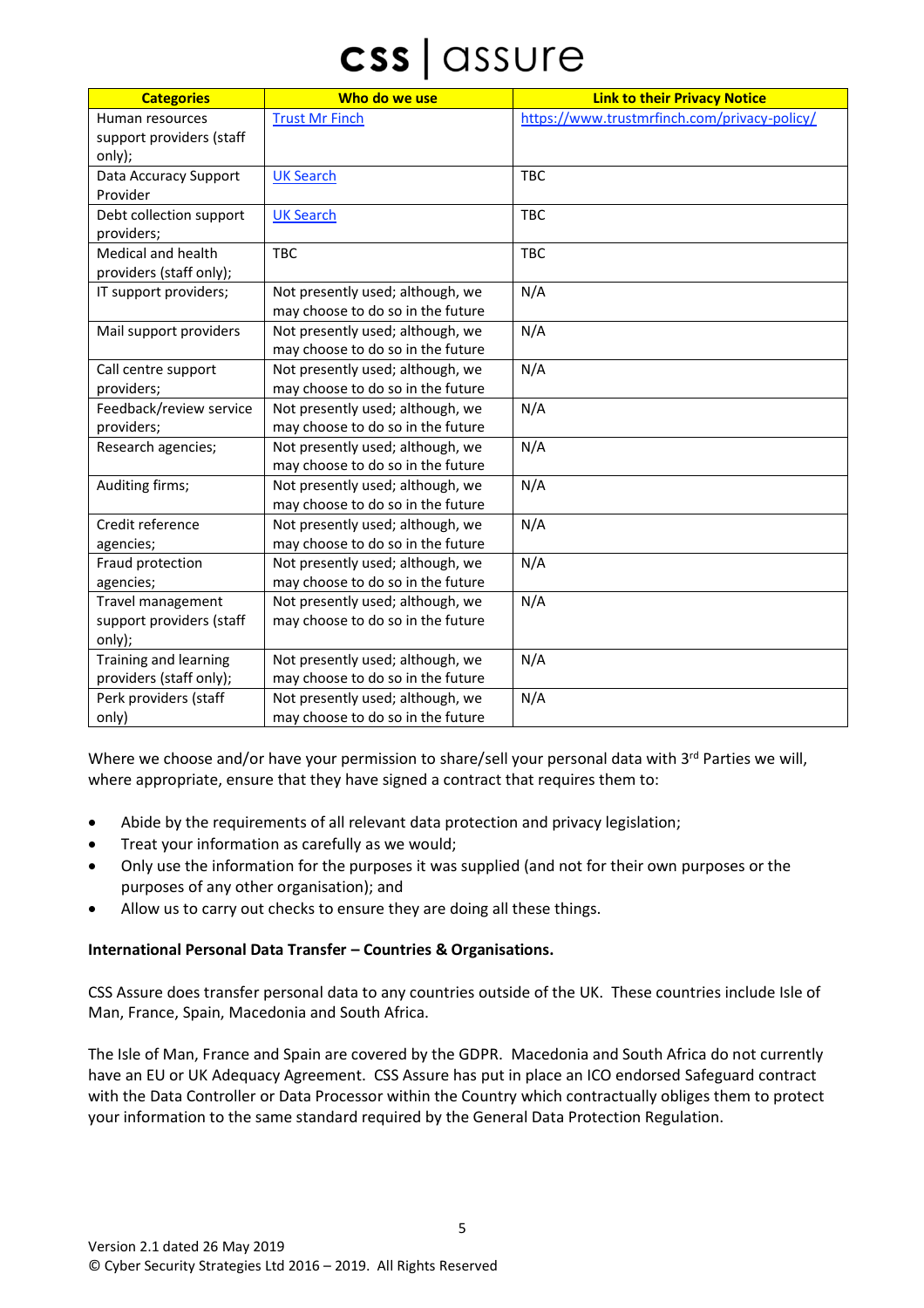### **Personal Data Retention Period**

CSS Assure has the following data retention policies:

- Where a Regulating Body directs a statutory retention period, we shall retain the relevant data for the statutory period. For example, your financial transactions data shall be retained for 7 years;
- Where you have purchased, or enquired about purchasing, a CSS Assure product or services, we shall retain any personal details applicable to the contract delivery for a period of 7 years (name, email, telephone, postal address). During this time, we may contact you using legitimate interest to market additional products or services.
- Where you have downloaded free content from our site, we shall retain your contact details (name, email, mobile telephone number, company, job title) for a period of 7 years. During this time, we may contact you using legitimate interest to market similar free content that may be of interest to you.
- Where you have signed up to receive information emails from CSS Assure, we shall retain your contact details (name, email, mobile telephone number, company, job title) for 7 years, or until you withdraw your consent.

When we no longer need this information, we will erase or anonymise your data and/or dispose of it securely.

### **The rights available to individuals in respect of the processing.**

Unless subject to an exemption under legislation, you have the following rights with respect to your personal data:

- **Your right of access.** You have the right to ask us for copies of your personal information. This right always applies. There are some exemptions, which means you may not always receive all the information we process. [You can read more about your Right to Access](https://ico.org.uk/your-data-matters/your-right-of-access/) here. In most cases CSS Assure will not charge for this service however we do have the right to charge an administrative cost should we feel the request is excessive (excessive means that you submit a subject access request multiple times for the same or similar information). Fees will not exceed £50. Information will be provided within 30 calendar days from the day you request it. We will take all reasonable steps to verify your identity before providing you with details of any personal information we may hold about you.
- **Your right to rectification.** You have the right to ask us to rectify information you think is inaccurate. You also have the right to ask us to complete information you think is incomplete. This right always applies. You can read more about your Right to Rectification here.
- **Your right to erasure.** You have the right to ask us to erase your personal information in certain circumstances. You can read more about your Right to Erasure here.
- **Your right to the restriction of processing.** You have the right to ask us to restrict the processing of your information in certain circumstances. You can read more about your Right to the Restriction of Processing here.
- **Your right to object to processing.** You have the right to object to processing if we are able to process your information because the process forms part of our public task, or is in our legitimate interests. You can read more about your Right to Object to Processing here.

6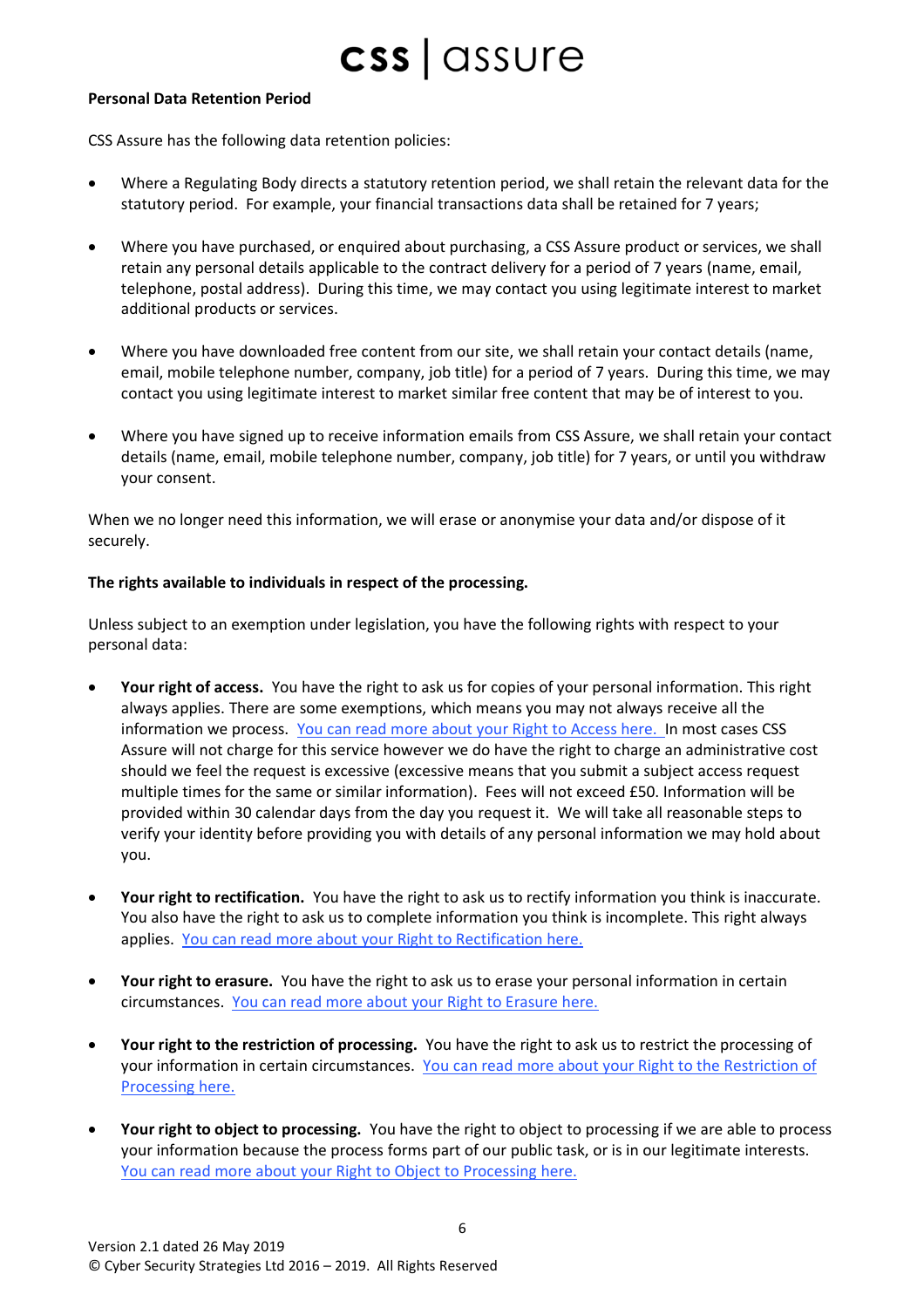• **Your right to data portability.** This only applies to information you have given us. You have the right to ask that we transfer the information you gave us from one organisation to another, or give it to you. The right only applies if we are processing information based on your consent or under, or in talks about entering into a contract and the processing is automated. You can read more about your Right to Data Portability here.

If you wish to exercise any of your individual ights, you can do so by informing a member of our team or by contacting our Data Protection Officer by emailin[g dpo@cssassure.com,](mailto:dpo@cssassure.com) or writing to:

Data Protection Officer CSS Assure Michael House Castle Street Exeter Devon EX4 3LQ

### **Your Right to Withdraw Consent**

You have the right to withdraw your consent to CSS Assure processing your data at any time. Please note that this only applies for personal data processed under the Consent Lawful Basis. To determine what of your personal data is processed under the Consent Lawful Basis, please refer to the "What are the lawful basis' by which we process data?" section above.

If you decide you wish to withdraw your Consent from a processing activity that uses the lawful basis of Consent you can do so by informing a member of our team or by contacting our Data Protection Officer by emailing [dpo@cssassure.com,](mailto:dpo@cssassure.com) or writing to:

Data Protection Officer CSS Assure Michael House Castle Street Exeter Devon EX4 3LQ

#### **Automated decision-making, including profiling.**

CSS Assure does not use currently use automated decision-making tools or profiling in the processing of your personal data.

### **Your Right to Lodge a Complaint with the ICO**

You have the right to lodge a complaint with the UK's Supervising Authority: The Information Commissioners Office. Prior to lodging a complaint, CSS Assure would like the opportunity to address any complaint you may have.

Should you have a complaint please in the first instance contact our Data Protection Officer by emailing [dpo@cssassure.com,](mailto:dpo@cssassure.com) or writing to:

7

Data Protection Officer CSS Assure Michael House Castle Street Exeter Devon EX4 3LQ